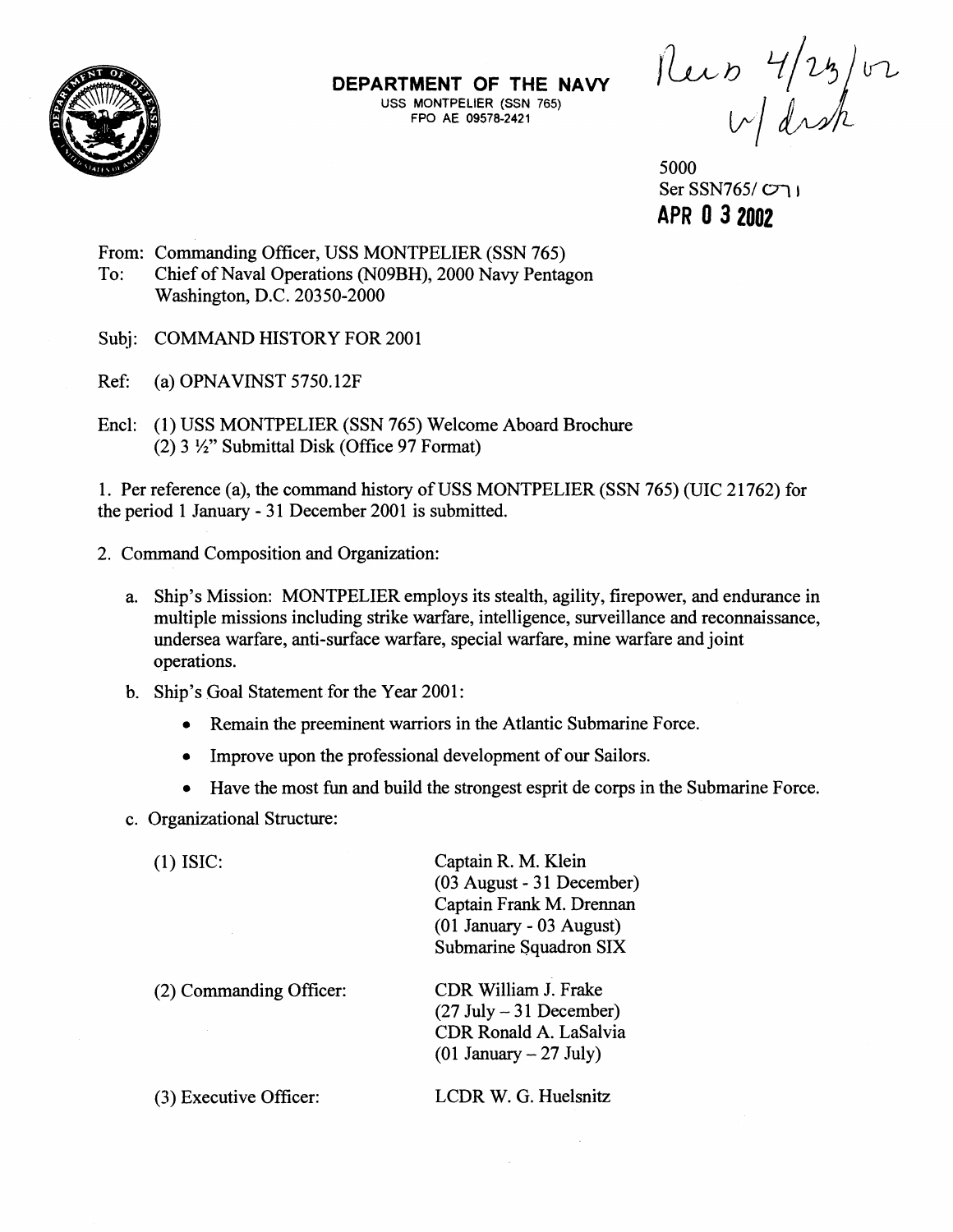## Subj: COMMAND HISTORY FOR 2001



d. The Commanding Officer's biography is provided in enclosure (1).

e. USS MONTPELIER (SSN 765) was homeported in Norfolk, Virginia for this reporting period.

| period.         |                          |                                                   |  |  |  |
|-----------------|--------------------------|---------------------------------------------------|--|--|--|
| 3. Chronology:  |                          |                                                   |  |  |  |
| Date            | Location                 | Event                                             |  |  |  |
| $1$ Jan         | Norfolk, VA<br>$-06$ Jan | Holiday Stand down                                |  |  |  |
| 07 Jan - 06 Feb | Norfolk, VA              | Upkeep                                            |  |  |  |
| 06 Feb - 13 Feb | Virginia Cape            | <b>Refresher Training</b>                         |  |  |  |
|                 | <b>Operating Areas</b>   |                                                   |  |  |  |
| 13 Feb - 27 Feb | Norfolk, VA              | Upkeep                                            |  |  |  |
| 27 Feb - 05 Mar | Virginia Cape            | Training for Operational and Tactical Evaluations |  |  |  |
|                 | <b>Operating Areas</b>   |                                                   |  |  |  |
| 05 Mar - 08 Mar | Transit                  | <b>Enroute to Puerto Rican Operating Areas</b>    |  |  |  |
| 08 Mar - 13 Mar | <b>AUTEC</b>             | AUTEC Operations, torpedo exercises in support of |  |  |  |
|                 |                          |                                                   |  |  |  |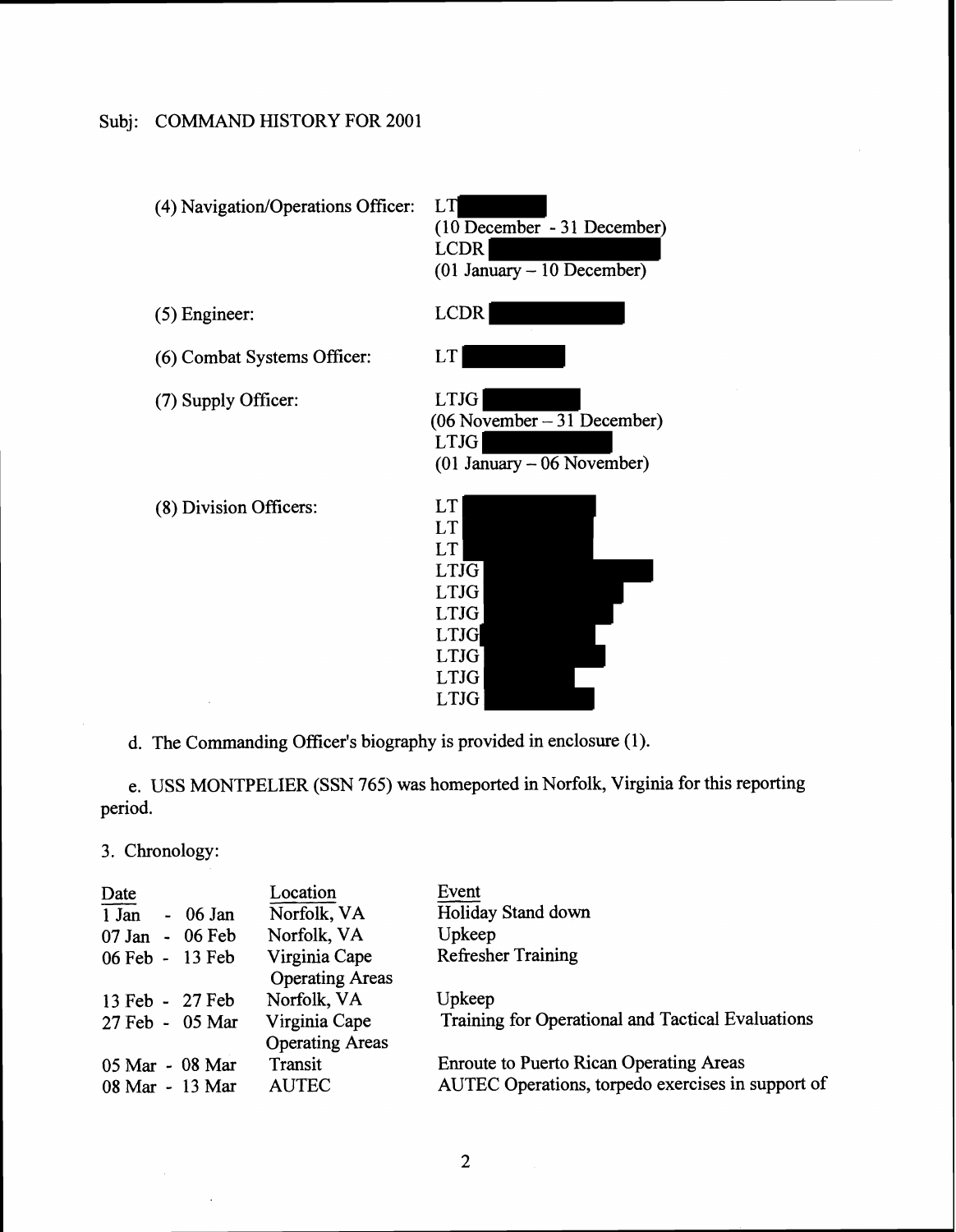|                 |                         | Tactical Readiness Review. Participated as            |
|-----------------|-------------------------|-------------------------------------------------------|
|                 |                         | Opposing Force for Tactical Readiness Evaluation.     |
| 13 Mar - 14 Mar | Transit                 | Enroute to Port Canaveral, FL                         |
| 14 Mar - 16 Mar | Transit                 | <b>Enroute to Cherry Point Operating Areas</b>        |
| 16 Mar - 26 Mar | <b>Cherry Point</b>     | <b>Operational Training</b>                           |
|                 | <b>Operating Areas</b>  |                                                       |
| 26 Mar - 27 Mar | Transit                 | Enroute to Port Canaveral, FL                         |
| 27 Mar - 28 Mar | Port Canaveral, FL      | <b>Conducted Maintenance</b>                          |
| 28 Mar - 30 Mar | Transit                 | Enroute to Norfolk, VA. Operational Reactor           |
|                 |                         | Safeguards Examination                                |
| 30 Mar - 04 Apr | Norfolk, VA             | Upkeep                                                |
| 04 Apr - 06 Apr | Virginia Cape           | <b>Operational Training</b>                           |
|                 | <b>Operating Areas</b>  |                                                       |
| 06 Apr - 15 May | Norfolk, VA             | Upkeep                                                |
| 15 May - 21 May | Virginia Cape           | <b>Operational Training</b>                           |
|                 | <b>Operating Areas</b>  |                                                       |
| 21 May - 22 May | Norfolk, VA             | Upkeep                                                |
| 22 May - 24 May | Virginia Cape           | Operations in support of Prospective Commanding       |
|                 | <b>Operating Areas</b>  | <b>Officer Training</b>                               |
| 24 May - 29 May | Norfolk, VA             | Upkeep                                                |
| 29 May - 30 May | Virginia Cape           | Operational training                                  |
|                 | <b>Operating Areas</b>  |                                                       |
| 30 May - 01 Jun | Transit                 | Enroute to Port Everglades, FL                        |
| 01 Jun - 04 Jun | Transit                 | <b>Enroute to AUTEC</b>                               |
| 04 Jun - 06 Jun | <b>AUTEC</b>            | AUTEC operations, including torpedo proficiency       |
|                 |                         | exercise for Tactical Readiness Evaluation            |
| 06 Jun - 08 Jun | Transit                 | Enroute to Norfolk, VA                                |
| 08 Jun - 20 Jun | Norfolk, VA             | Upkeep                                                |
| 20 Jun - 23 Jun | Transit                 | Enroute to Port Canaveral, FL                         |
| 23 Jun - 25 Jun | Port Canaveral, FL      | Port Visit                                            |
| 25 Jun - 27 Jun | Transit                 | Enroute to Norfolk, VA                                |
| 27 Jun - 13 Jul | Norfolk, VA             | Preparations for drydock                              |
| $13$ Jul        | Transit                 | Berth shift to Norfolk Naval Shipyard, Drydock #3     |
| 13 Jul - 02 Nov | Norfolk, VA             | Drydock for a major upkeep period                     |
| 02 Nov          | Transit                 | Berth shift from Norfolk Naval Shipyard to Norfolk    |
|                 |                         | <b>Naval Base</b>                                     |
| 02 Nov - 03 Nov | Norfolk, VA             | Upkeep                                                |
| 03 Nov - 07 Nov | Virginia Cape           | Sea Trials after the 4 month shipyard availability    |
|                 | <b>Operating Areas</b>  |                                                       |
| 07 Nov - 10 Nov | Norfolk, Va             | Upkeep                                                |
| 10 Nov - 11 Nov | Transit                 | <b>Enroute to Boston Operating Areas</b>              |
| 11 Nov - 18 Nov | <b>Boston Operating</b> | Conducted several operations including torpedo        |
|                 | Areas                   | exercises, shallow water operations, and anti-surface |
|                 |                         | warfare tactics evaluation.                           |